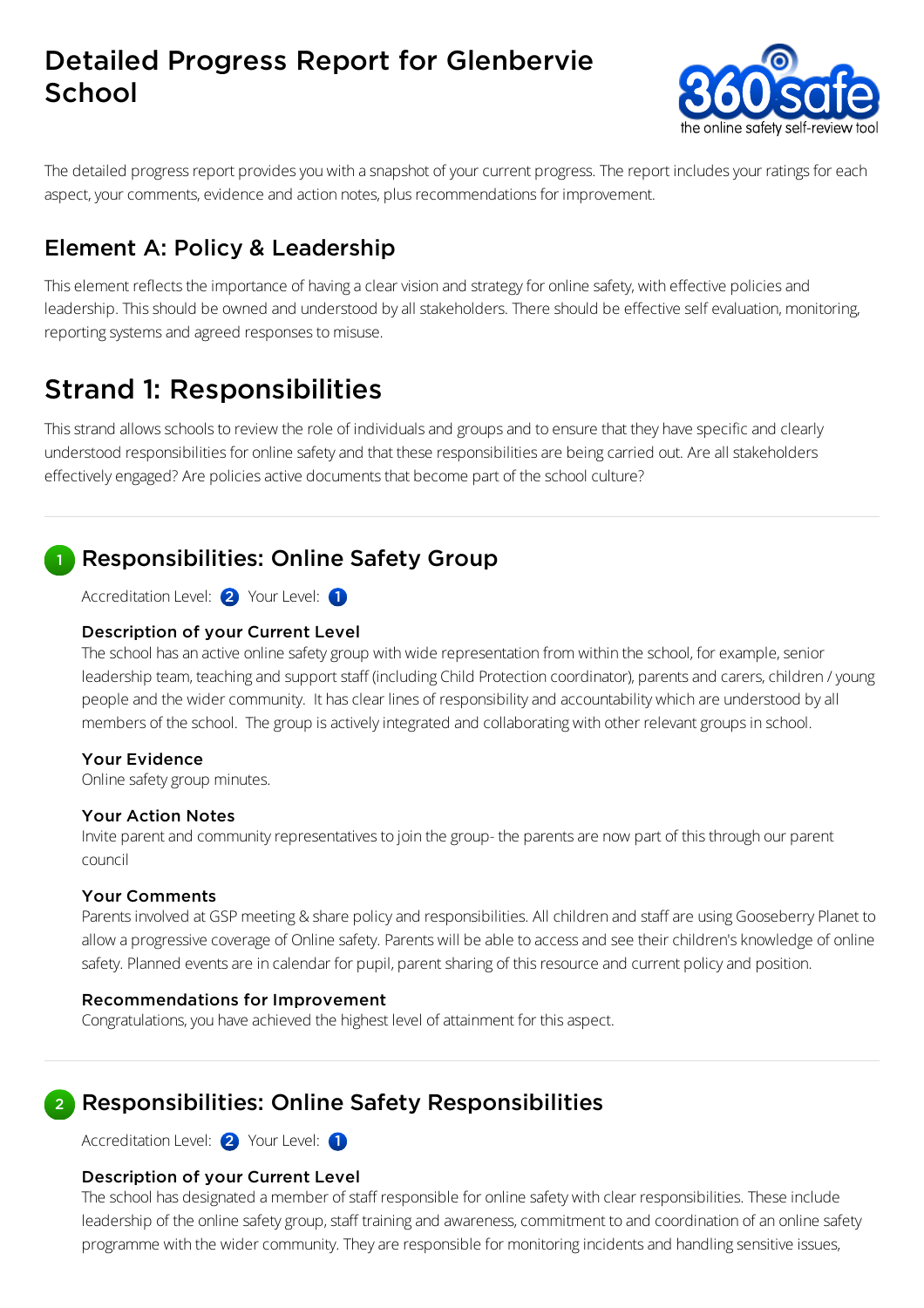working closely with the person responsible for Child Protection. All staff take active responsibility for online safety.

### Your Evidence

Minutes of meetings of Digital Leaders & Parent Council Reports from Gooseberry Planet programme of work

### Your Comments

School is fully involved in Gooseberry Planet, an online progressive curriculum based resource to help all pupils and staff be aware fully of online safety and their responsibilities. The school have a Digital Leaders group who have taken on the responsibility of the Online Safety Group. They report back to school and HT at pupil Parliaments and the HT, alongside pupils share information at Parent Council meetings, as well as website.

### Recommendations for Improvement

Congratulations, you have achieved the highest level of attainment for this aspect.

# Strand 2: Policies

This strand allows schools/colleges to review whether they have in place effective structures for making and reviewing online safety policies, that online safety is embedded in other relevant policies and that policy making is supported by effective reporting systems and sanctions. How effective are self evaluation processes? Is online safety regarded as a whole school issue? Is online safety regarded as a welfare issue rather than simply a technical issue? Do users know how, and to whom, to report incidents? Are they confident they will be dealt with sympathetically and rigorously? Are responses to misuse clear, agreed and effective?

## **Policies: Policy Development**

Accreditation Level: 2 Your Level: 1

### Description of your Current Level

The school has an online safety policy, where roles are clearly defined. It is effective and meets the school's responsibilities for the care and protection of children. It has been developed in consultation with the staff, children / young people, parents and the wider community. There is widespread ownership of the policy. The policy is reviewed annually and more frequently in light of changes in technology or online safety incidents. The policy is an integral part of school improvement planning.

### Your Evidence

School have been using Gooseberry Planet and have developed a more robust E-Safety Policy using templates from here.

Incident Logs Meeting Minutes to review annually

### Your Action Notes

Review annually at start of each session with pupil groups.

### Your Comments

The school has used the template to develop an online Safety Policy. During Lock down we were able to do this virtually and gather feedback from parents, pupils and staff.

School have been using Gooseberry Planet and have developed a more robust E-Safety Policy using templates from here.

The school have an incident Log and a proforma to report any concerns over safety to HT and then follow Aberdeenshire protocols in reporting.

Although it has not been reviewed annually with Covid priorities over taking- the Digital Group have agreed to take this on at the start of each session or we will look at more frequently if any concerns arise.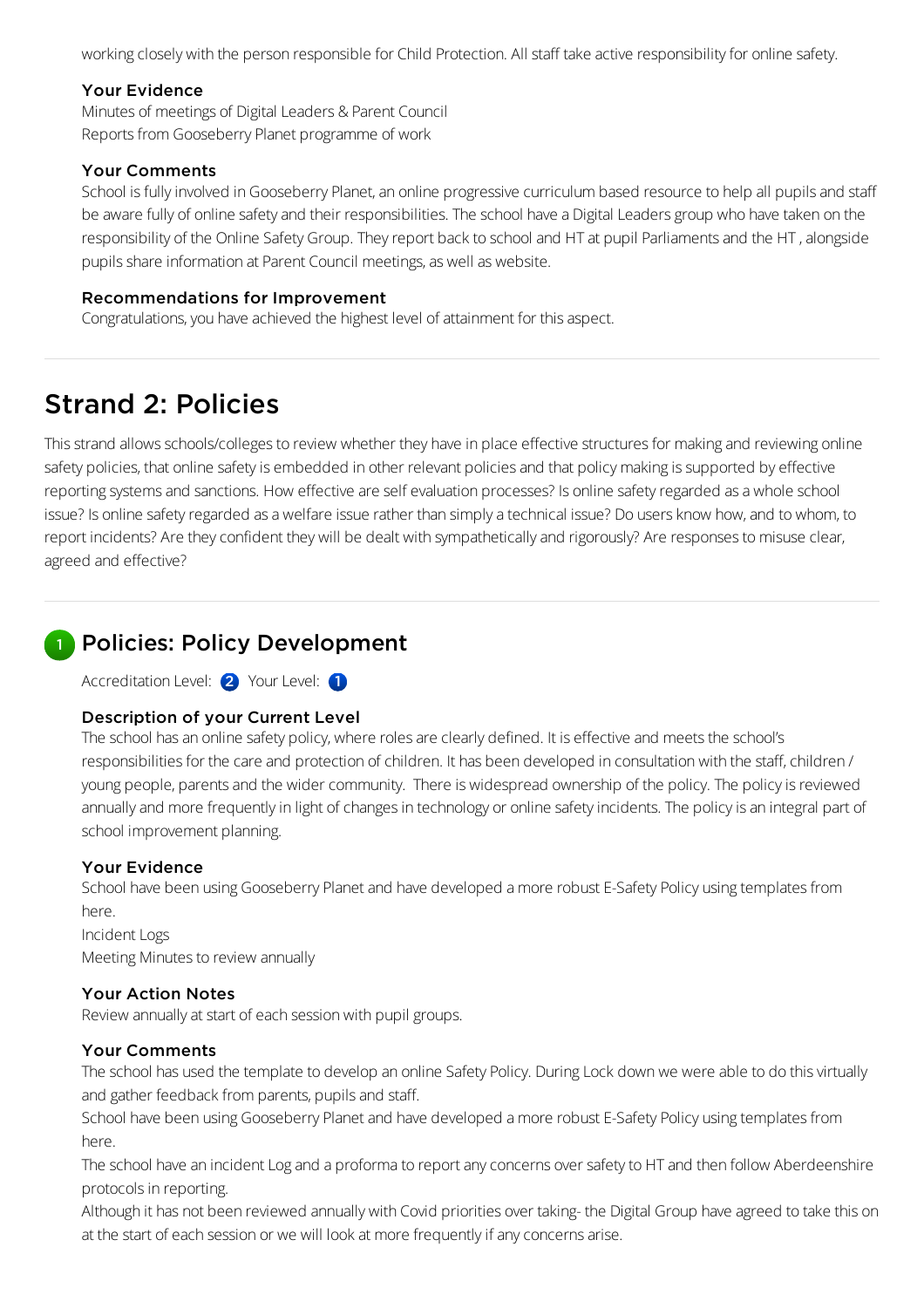### Recommendations for Improvement

Congratulations, you have achieved the highest level of attainment for this aspect.

### 2 Policies: Policy Scope

Accreditation Level: 2 Your Level: 1

### Description of your Current Level

The online safety policy covers the use of the computing systems, equipment and software. It also covers the use of school -owned technology outside school and the use of personal technology in school. It is comprehensive in that it includes sections on roles and issues such as social networking, online-bullying, data protection, passwords, filtering, digital and video images, extremism and use of mobile and / or gaming devices. It establishes school expectations regarding ethics and behaviour of all users. The policy is underpinned by the school's ethos and overall approach to health and wellbeing, with specific reference to policies on positive relationsand behaviour. The policyisclearlylinked to the school's approach to working with other agencies to protect children through the GIRFEC practice model. The online safety policy is differentiated and age related, in that it recognises the needs of young people at different ages and stages within the school.

### Your Evidence

Online safety policy.

Related policies on positive relationships and behaviour, child protection and GIRFEC.

Minutes of online safety group, positive relationships and behaviour working groups, joint assessment / liaison / GIRFEC meetings and other relevant groups.

Parent Group minutes, information for parents, school handbook, letters

Information for parents- letters, Acceptable Use Policies, - Aberdeenshire Acceptable Use Policyand the guidance given during Connecting Scotland/Covid

#### Your Action Notes

Policy Scope Review Policies annually and link into work with Digital Leader/ Online safety group Use Gooseberry planet and current Digital technology framework & benchmarks to ensure consistency across school. Differentiate further.

### Your Comments

Although contact made about social media, has now been formalised in our policy. Good curriculum links on-going at present.

Gooseberry planet.

It is a comprehensive policy that follows all our Relationships and Behaviour Policies as well as GIRFEC.

Need to make some of the elements more child Friendly for age and stage of pupils- but Gooseberry planet does this to alarge extent.

### Recommendations for Improvement

Congratulations, you have achieved the highest level of attainment for this aspect.



Accreditation Level: 2 Your Level: 1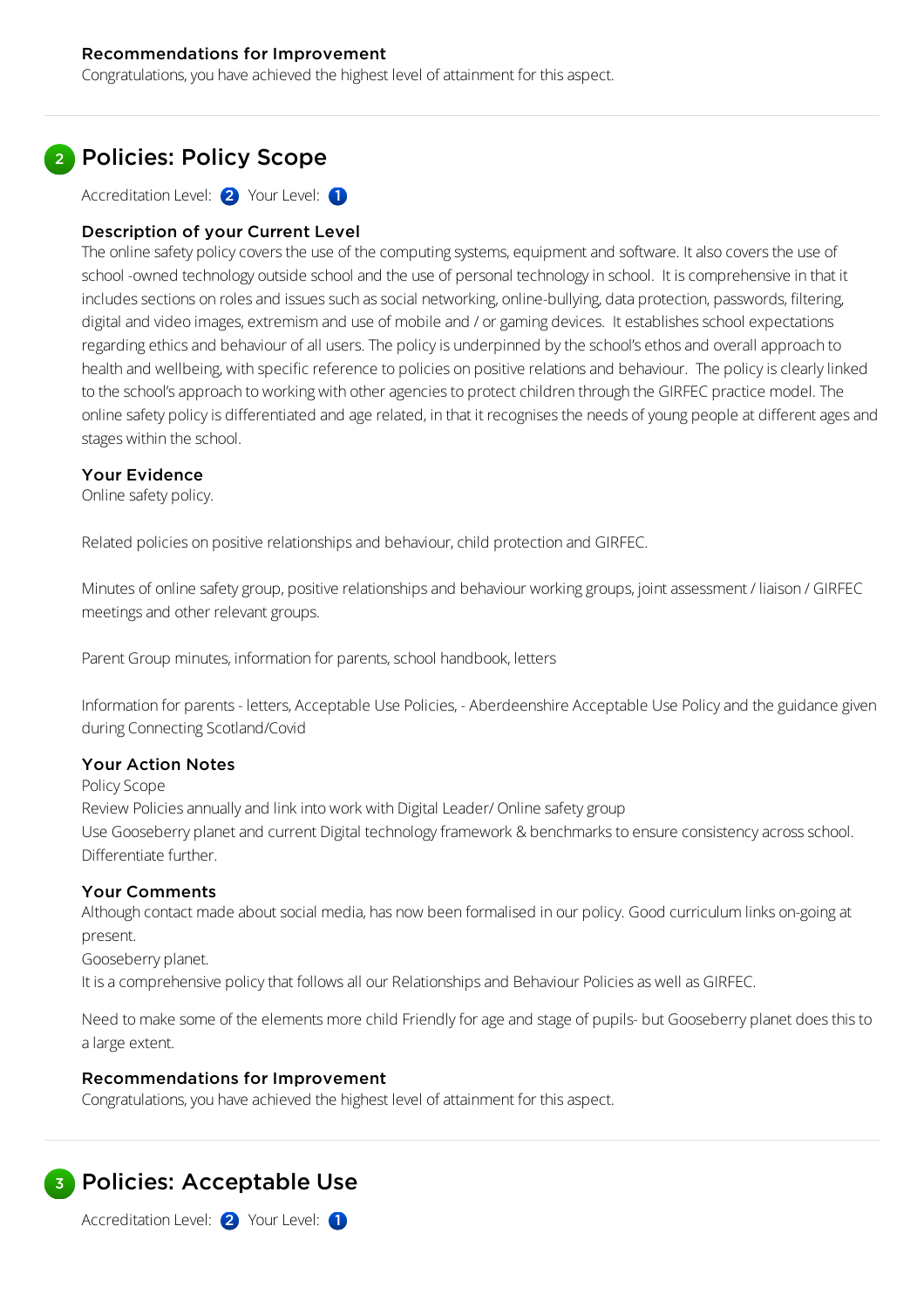### Description of your Current Level

The school has worked together with the local authority officer responsible for the AUP to ensure guidance on the acceptable use of technology is provided for all users of technology on the school site. Where school technology is used off site this should be covered in the AUP. These expectations are clearly and regularly communicated. The guidance is aligned with relevant existing policies and embedded within the culture of the school. Where AUPs are used, these may be acknowledged by children / young people or parents, where appropriate. It is clear to staff that acceptable use forms part of their contract. There are clear induction policies to ensure anyone new to the school is informed of expectations of acceptable use. The guidance is regularly reviewed in the light of current practice legislation and changes in technology. There is a clear differentiation of acceptable use guidance according to age, role and need.

### Your Evidence

Acceptable Use Policies.

Induction policies and procedures.

Computer / Network log-in screens. Classroom posters

Gooseberry planet & seesaw.

### Your Action Notes

Aberdeenshire Council have suppported us with AUP template that is suitable for age and stages of our primary pupils. The AUP is discussed with parents and pupils.

### Your Comments

Reviewed annually, but at start of school year-add to data forms completed annually.

Aberdeenshire Council have suppported us with AUP template that is suitable for age and stages of our primary pupils. The AUP is discussed with parents and pupils.

### Recommendations for Improvement

Congratulations, you have achieved the highest level of attainment for this aspect.

# 4 Policies: Self Evaluation

Accreditation Level: 2 Your Level: 2

### Description of your Current Level

Online safety is a strong feature within the school's wider self evaluation processes. Documents such as departmental / faculty self-evaluation reports, LA reviews and performance reports, support / review visits from Quality Improvement Officers clearly acknowledge areas of strength and weakness and priorities for action. Online safety is included in the self-evaluation of personal support and child protection. The school has made use of children / young people and parent / carer surveys in identification of strengths, areas for development and priorities. The school may be using review frameworks such as the Digital Schools Award for Scotland in preparation for quality mark submissions.

### Your Evidence

Self-evaluation documents/ reviews. VSE information

### Your Action Notes

Ensure that the school's self evaluation processes provide an opportunity to celebrate the school's many successes with regard to online safety awareness and provision Lookat Digital Awards programme

### Your Comments

School Online safety is a strong feature within the school's wider self evaluation processes. Visits from Quality Improvement Officers clearly acknowledge areas of strength and weakness and priorities for action. Online safety is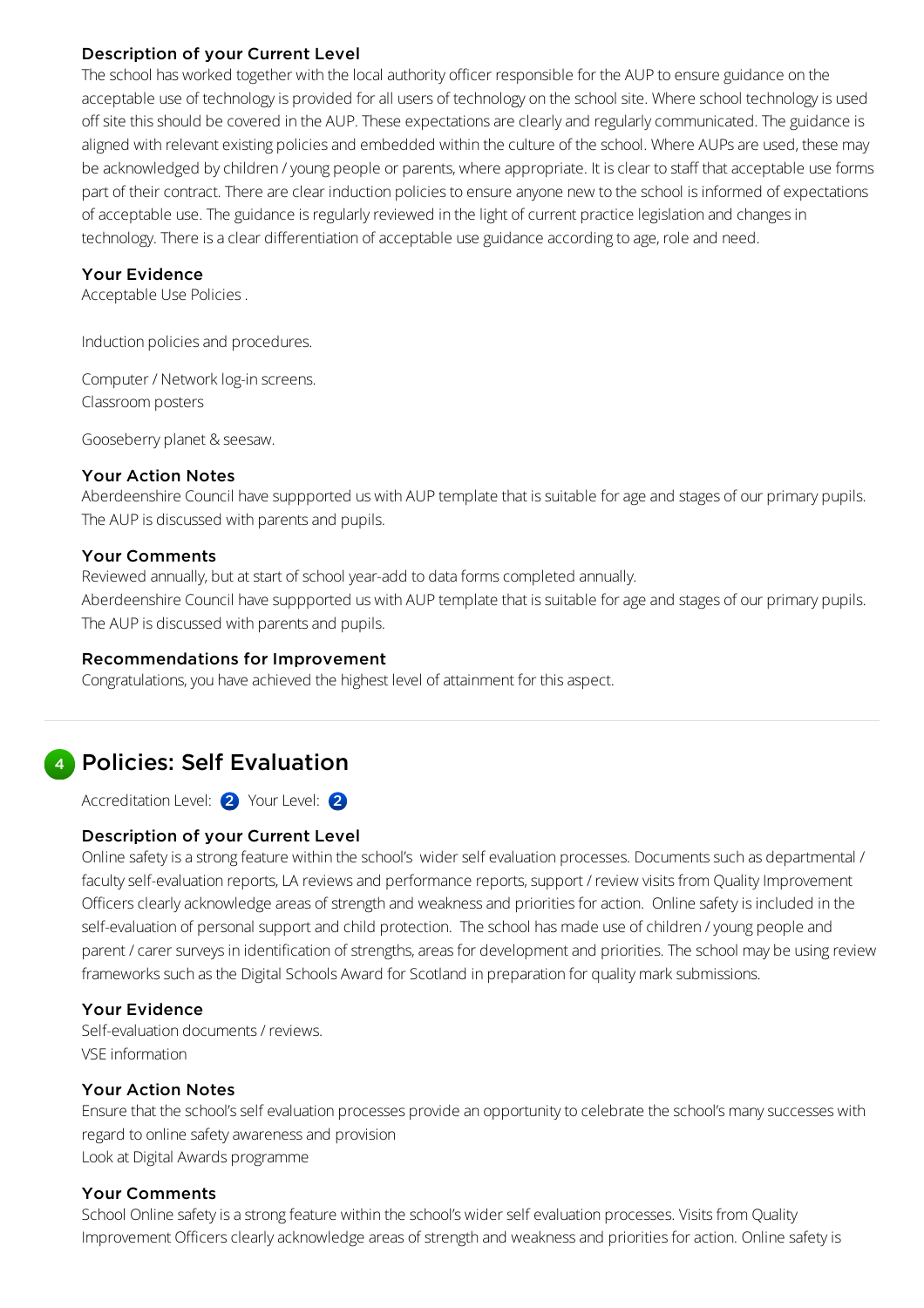included in the self-evaluation of personal support and child protection. The school has made use of children / young people and parent / carer surveys in identification of strengths, areas for development and priorities

### Recommendations for Improvement

Carry out surveys and other activities with members of the wider community to identify strengths, weaknesses and priorities with regard to online safety awareness in the wider community. Ensure that the school's self evaluation processes provide an opportunity to celebrate the school's many successes with regard to online safety awareness and provision. Consider applying for recognised quality marks such as the Digital Schools Award for Scotland.

### 5 Policies: Whole School

Accreditation Level: 2 Your Level: 1

### Description of your Current Level

Online safety is embedded in all relevant policies and strategies. The school has carefully considered its approach to online safety and provides a consistent online safety message to all members of the school community. This is achieved through a variety of media and activities that promote whole school input. This is particularly apparent in the references to online safety within such policies and strategies on Positive Relationships and Behaviour, and anti-bullying, Prevent, Child Protection and GIRFEC and whole school guidance on Technologies and Health and Wellbeing. Learning and teaching policies include advice on making best use of digital technology, while adhering to the online safety policy.

### Your Evidence

Self evaluation reports/ reviews.

Whole school policies on Positive Relationships and behaviour, anti-bullying, Child Protection and GIRFEC.

Whole school advice on Technologies, Health and Wellbeing and Learning and Teaching.

### Your Action Notes

Check with staffand with children /young people that they understand the online safety policyand related policies. Use Digital Leader's too promote and share across community.

### Your Comments

There are clear and consistent links between the online safety policy and sections of other policies and strategies where there is reference to online safety, for example, policies on Positive Relationships and Behaviour, and anti-bullying, Prevent, Child Protection and GIRFEC and whole school guidance on Technologies and Health and Wellbeing.

### Recommendations for Improvement

Congratulations, you have achieved the highest level of attainment for this aspect.

#### Policies: Developing a culture of safe and responsible use 6

Accreditation Level: 2 Your Level: 1

### Description of your Current Level

Strategies for developing responsible use are clearly stated in the online safety policy and relevant school policies and users are aware of these strategies. There is an inclusive approach to developing strategies, consulting all members of the school community. Users understand the importance of the strategies and few users fail to display safe and responsible use. Positive use is acknowledged and rewarded. Strategies are regularly reviewed in light of current practice and changes in technology. The school is rigorous in monitoring and applying the online safety policy and a differentiated and agreed range of strategies.

### Your Evidence

Behaviour policies and anti-bullying policies.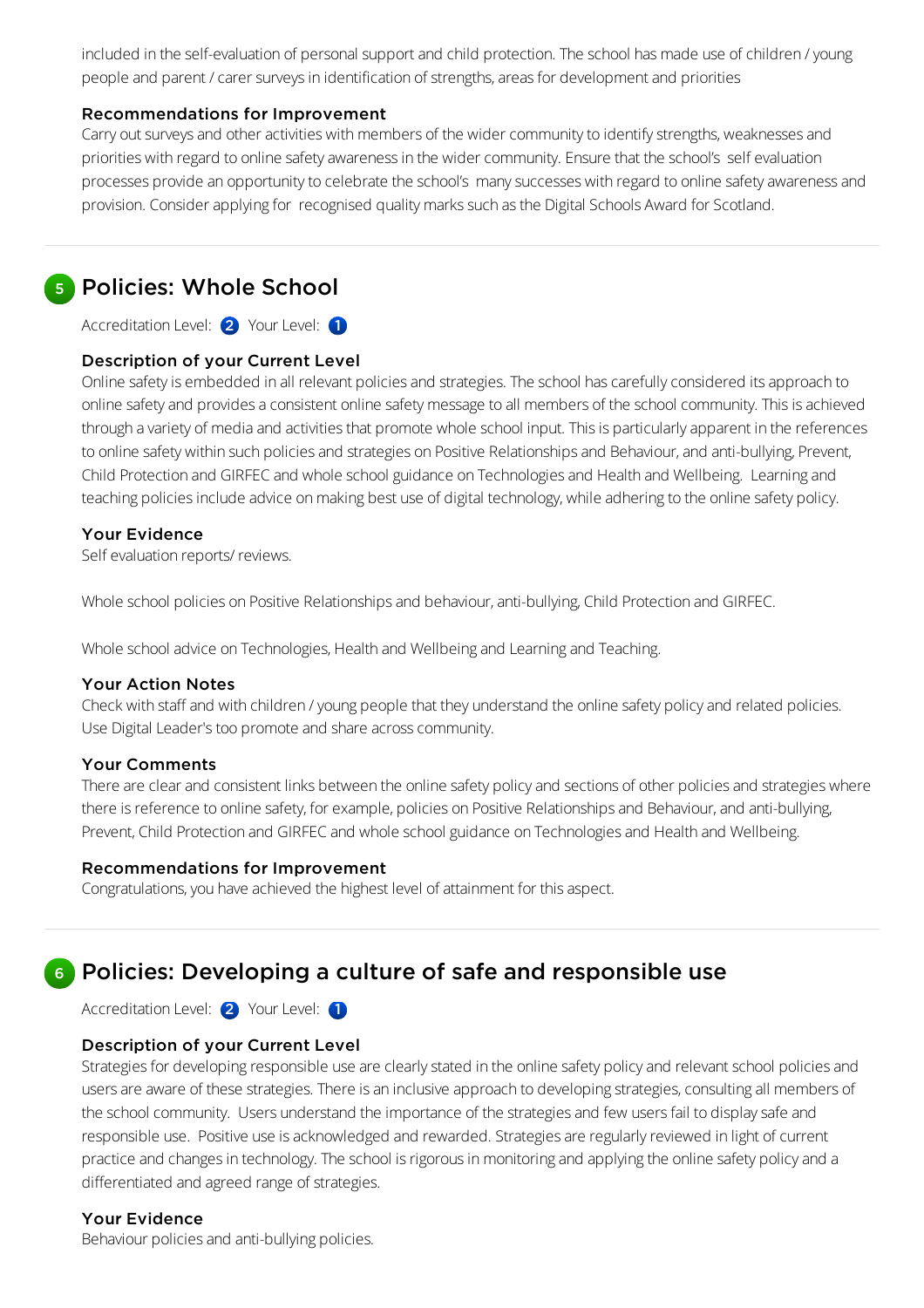Strategies for encouraging safe and responsible use, in line with positive behaviour strategies for school behaviour.

Acceptable use policy. Minutes from meetings Self Evaluation questionnaires.

### Your Action Notes

Develop a differentiated policy and range of agreed strategies, so that they are relevant to the ages, stages and maturity of different groups in the school. Involve children / young people

Keep promoting this as new groups come into the school.

### Your Comments

Strategies for developing responsible use are clearly stated in the online safety policy and relevant school policies and users are aware of these strategies. Children / young people and staff have been part of the decision making process about strategies, through preventative work, restorative and solution-focused practice and understand their importance. The school acknowledges and rewards positive use. Strategies are regularly reviewed in the light of current practice and changes in technology. By using Gooseberry planet & seesaw this is helping us keep reviewing as issues arise.

### Recommendations for Improvement

Congratulations, you have achieved the highest level of attainment for this aspect.

### Policies: Reporting issues of online safety misuse and abuse

Accreditation Level: 2 Your Level: 1

### Description of your Current Level

There are clearly known and understood systems for reporting online safety incidents. The culture of the school encourages all members of the school to be vigilant in reporting issues, in the confidence that issues will be dealt with quicklyand sensitively, through the school's escalation processes. Reportsare logged and regularlyaudited and monitored. The school actively seeks support from other support agencies (for example, the local authority social work teamand the Child Protection Committee) in dealing with online safetyissues. There are good links with outside agencies, for example, the police, who can help the school and members of the community in dealing with these issues. School reporting contributes to a better understanding of online safety issues within the local area.

### Your Evidence

7

Posters in classrooms.

Acceptable use policy.

Incident logs with evidence of monitoringand auditing.

Communications with external agencies- Community Police liaison visit

#### Your Action Notes

Ensure that monitoring information is used to improve online safety policy and practice in school

### Your Comments

Users understand their responsibilities to report online safety incidents. Reports are logged and regularly audited and monitored. Users are confident that they can approach responsible persons if they have worries about actual, potential or perceived online safety incidents. The school actively seeks support from other support agencies (for example local authority and/or Police Scotland and CEOP) for online safety issues. Reports are logged for future auditing / monitoring. There are clear policies in place to report online safety incidents in line with local safeguarding arrangements. There are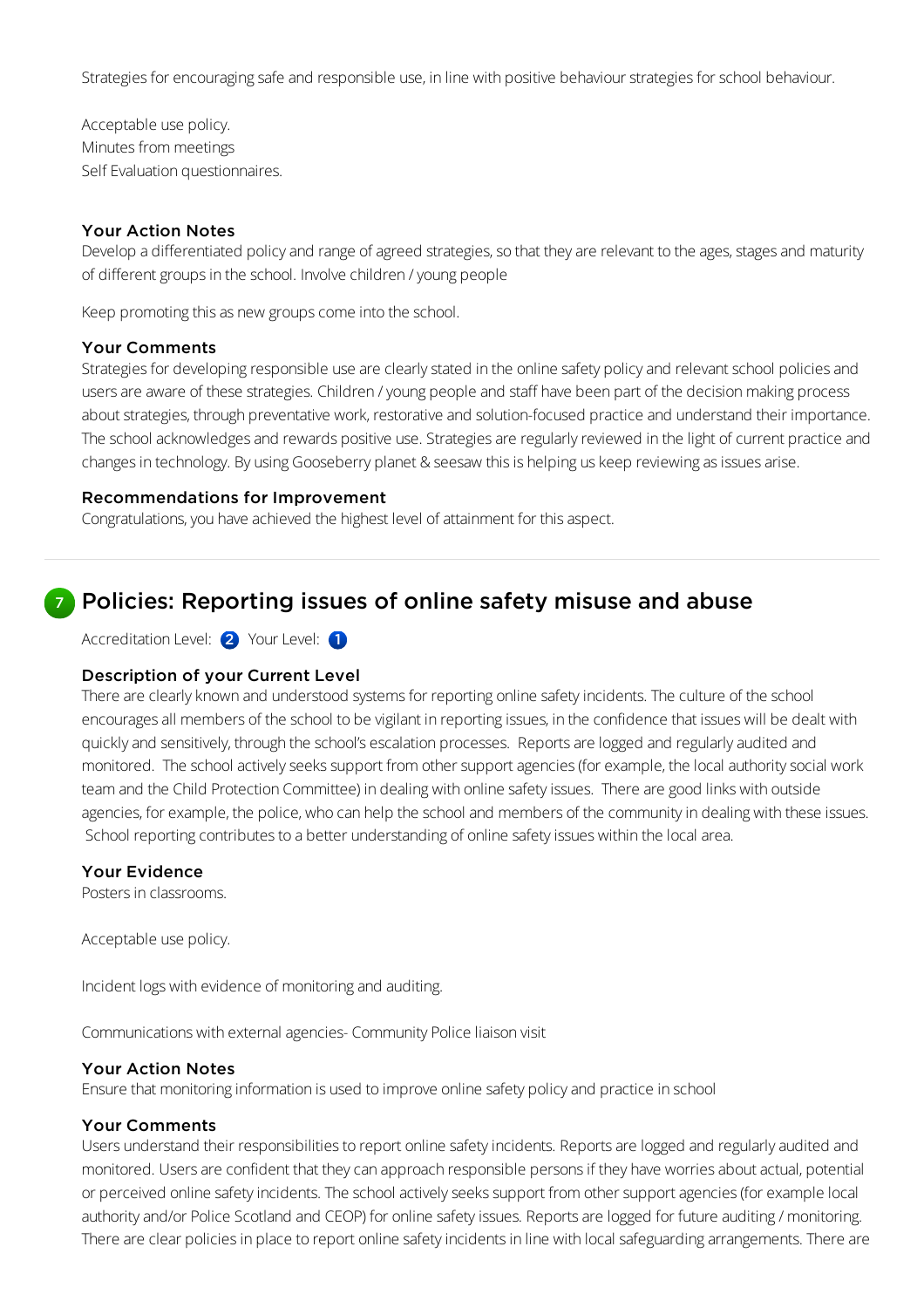#### Recommendations for Improvement

Congratulations, you have achieved the highest level of attainment for this aspect.

# Strand 3: Communications & Communications Technologies

This strand allows schools to consider whether the online safety aspects related to the use of a wide range of digital technologies has been sufficiently considered in wider policies and practice. Has the school considered how they will ensure the safe use of digital devices as they become more and more prevalent in learning and teaching? Has the school encouraged professional debate and understandingabout the use of these technologies?

#### Communications & Communications Technologies: Mobile Technology 1

Accreditation Level: 2 Your Level: 1

### Description of your Current Level

The school has a clearly understood and accepted policy relating to the use of mobile technology (where applicable to school or personal devices) that covers use by staff, visitors and children / young people. Mechanisms are in place to monitor and intervene when issues arise. Users understand the risks associated with the use of mobile technology and are encouraged to be responsible users, both in school and beyond. There are clear expectations for the use of mobile technology, including BYOD, where appropriate. The school has consulted with parents and the wider community and gained their support for this policy.

### Your Evidence

Gooseberry planet record Policy Shared events with parents/ Cluster schools Local Authority Acceptable Use Policies.

Home-school agreements.

Policy for the use of mobile technologies.

BYOD Policy.

#### Your Action Notes

Continue to engage further including more community engagement. Review more regularly.

#### Your Comments

By using Gooseberry planet and by working with our digital leaders, we have created the online E-safety team. this has led to the development of our policy to include the section on mobile devices.

#### Recommendations for Improvement

Congratulations, you have achieved the highest level of attainment for this aspect.

#### Communications & Communications Technologies: Social Media 2

Accreditation Level: 2 Your Level: 1

### Description of your Current Level

The school has worked with the local authority to develop clearly understood and accepted policies relating to the use of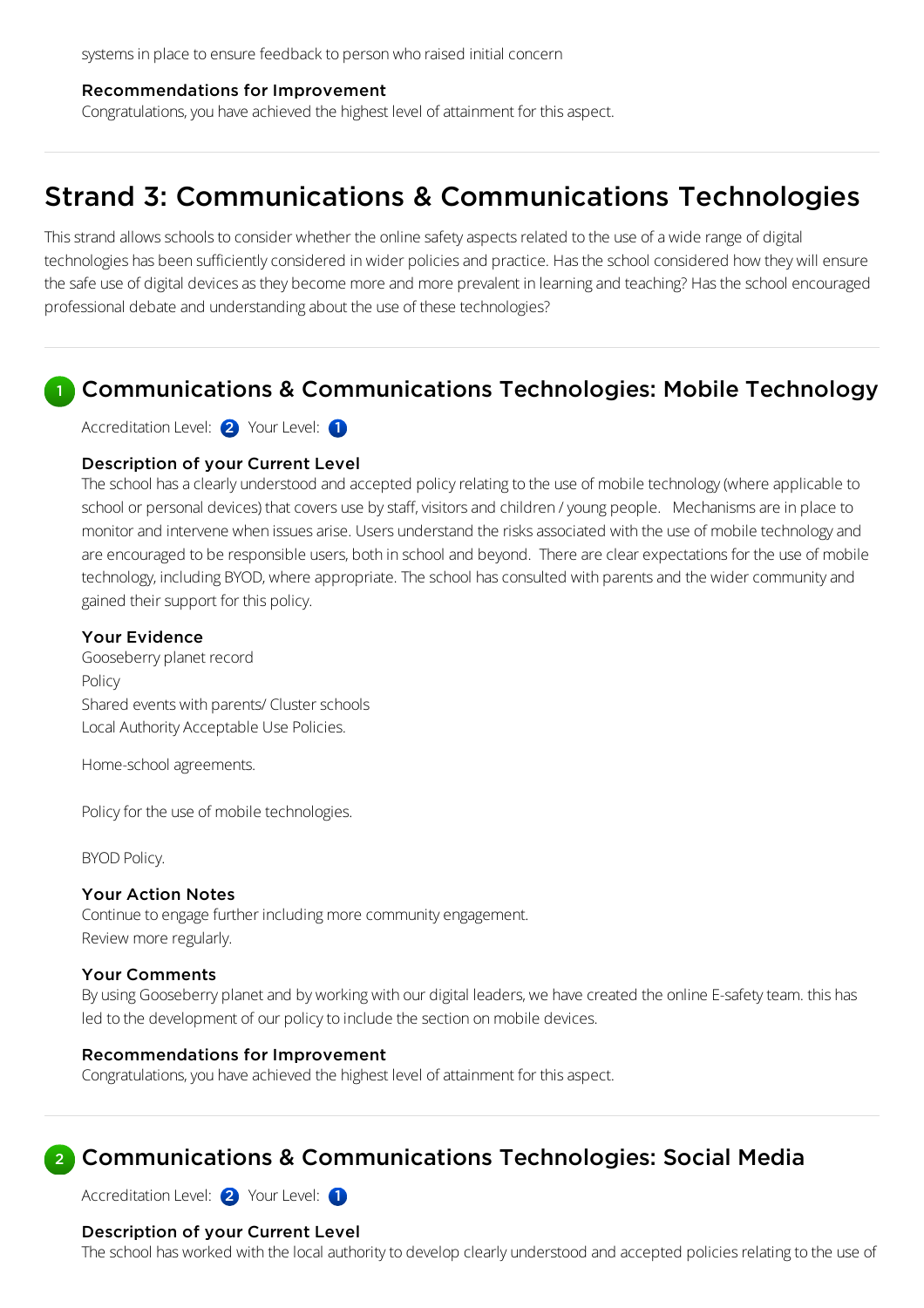social media. The policy clearly references a planned programme of education relating to the safe and appropriate use of digital technology. Users understand that, where applicable, use of these systemsmay be monitored and content moderated. Users understand the risks associated with the use of social media and are encouraged to be responsible users, both inside school and beyond. The school has consulted with parents and the wider community and gained their support for this policy. The school is able to respond effectively to social media comments made by others. Lessons on safe and responsible use of social technologies are embedded as part of a wider online safety programme and are supported by active engagement with parents/carers and the school community.

### Your Evidence

teachers plans Gooseberry planet Current Policy Parent council minutes

### Your Action Notes

Review annually and use Gooseberry Planet reports to inform next steps.

### Your Comments

The school currently use the Local authority policies and have developed their school version. By adopting and using the whole school program gooseberry planet, we have a progressive online curriculum tool that links staff, pupil and parents to this.

### Recommendations for Improvement

Congratulations, you have achieved the highest level of attainment for this aspect.

## **8** Communications & Communications Technologies: Digital and Video Images

Accreditation Level: 2 Your Level: 1

### Description of your Current Level

The school has clearly understood and accepted strategy to ensure it aligns with the local authority's policy relating to the use and publication of digital and video images. Parental permissions are gained when publishing personal images on the website or other publications. All members of the school understand their rights and responsibilities in the taking, use, sharing, publication and distribution of images (and in particular the risks attached). Digital images are securely stored and disposed, in accordance with current data protection legislation. The strategy is differentiated so that it is relevant to the ages, stages and maturity of the children / young people - recognising the personal rights of older children /young people over images of themselves.

### Your Evidence

This aspect describes how the school manages the use and publication of digital and video images in relation to the requirements of current data protection legislation.

Please select an appropriate level

There is no policy relating to the use and publication of digital and video images.

A strategy to ensure alignment with the local authority policy relating to the use and publication of digital and video images is being developed in partnership with stakeholders

The school has a strategy to ensure it aligns with the local authority's policy relating to the use and publication of digital and video images and parental permission is sought, as required. The strategy also references the use of digital images bychildren /young people as part of their learning.

The strategy is integrated into overarching online safety policy and linked to policies on learning and teaching and child protection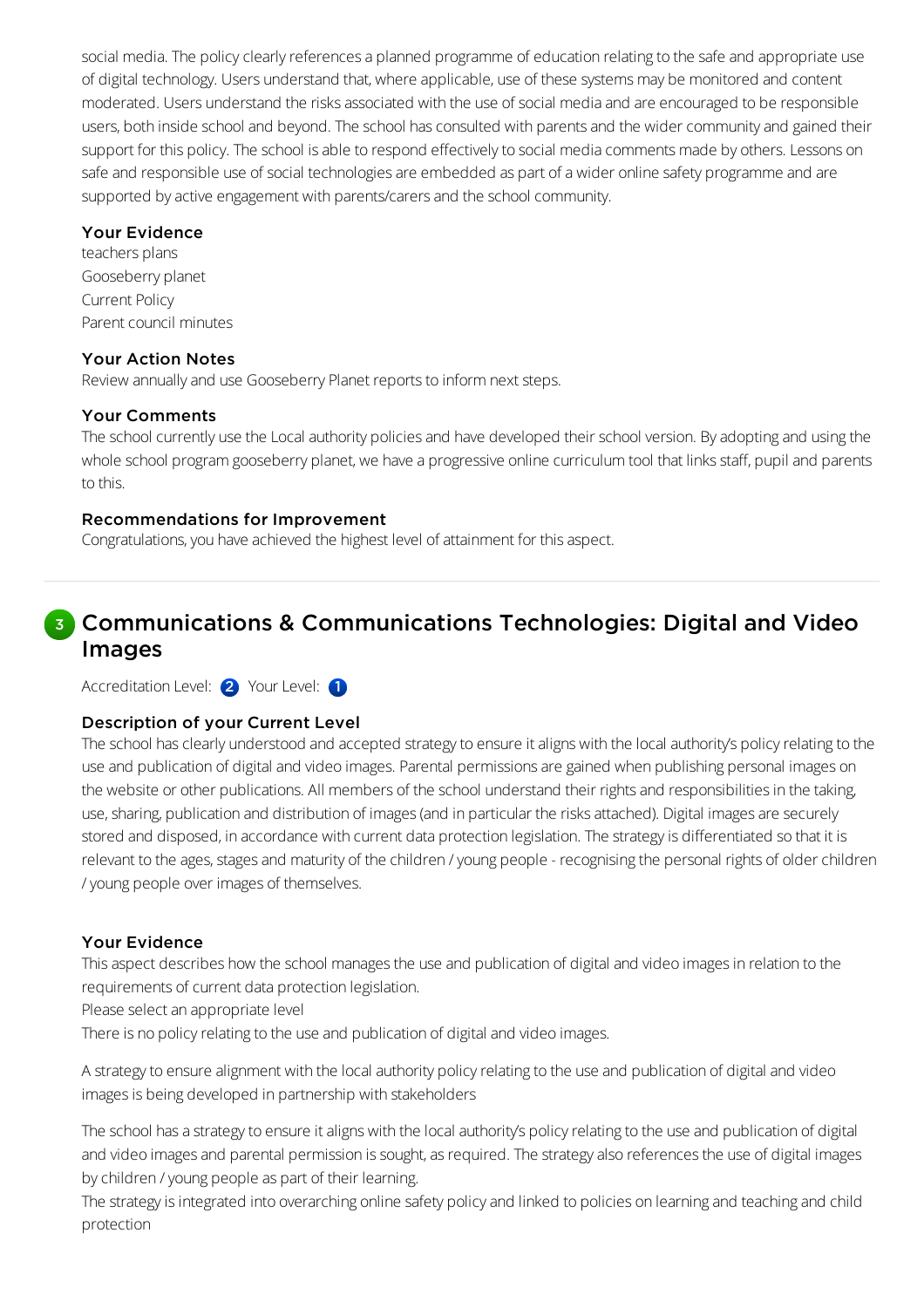The school has a clearly understood and accepted strategy to ensure alignment with the local authority's policy on the use and publication of digital and video images. . Parental permissions are gained when publishing personal images on the website or other publications. All members of the school understand their rights and responsibilities in the taking, use, sharing, publication and distribution of images (and in particular the risks attached). Digital images are securely stored and disposed, in accordance with current data protection legislation.

The school has clearly understood and accepted strategy to ensure it aligns with the local authority's policy relating to the use and publication of digital and video images. Parental permissions are gained when publishing personal images on the website or other publications. All members of the school understand their rights and responsibilities in the taking, use, sharing, publication and distribution of images (and in particular the risks attached). Digital images are securely stored and disposed, in accordance with current data protection legislation. The strategy is differentiated so that it is relevant to the ages, stages and maturity of the children / young people - recognising the personal rights of older children /young people over images of themselves.

Congratulations, you have reached the highest level of attainment for this apsect

### Suggested Evidence Sources

Local authority acceptable use policy (as it pertains to use of digital and video images)

School strategy (or similar) to ensure alignment with the local authority policy on the use and publication of digital and video images.

Permission forms.

### Your Action Notes

Continue to review annually.

### Your Comments

We follow all GDPR and good practice relating to photographs. All permissions are sought and checked annually. Storage and disposal complies with all policy and guidelines.

### Recommendations for Improvement

Congratulations, you have achieved the highest level of attainment for this aspect.

### 4 Communications & Communications Technologies: Public Online Communications

Accreditation Level: 2 Your Level: 1

### Description of your Current Level

The school's public online communications are used to provide information about online safety. The school celebrates its successes in this field and ensures that good practice has been observed in the use of these media eg. use of digital and video images, copyright, identification of young people, publication of calendars and personal information - ensuring that there is minimal risk to members of the school community, through such publications. These policies and practices are regularly reviewed and reinforced. Care is taken to assess online safety in the use of new communication technologies.

### Your Evidence

**Newsletters** Lessons Gooseberry planet

### Your Action Notes

Audit the use of these media to check that they fully comply with relevant school and local authority online safety policies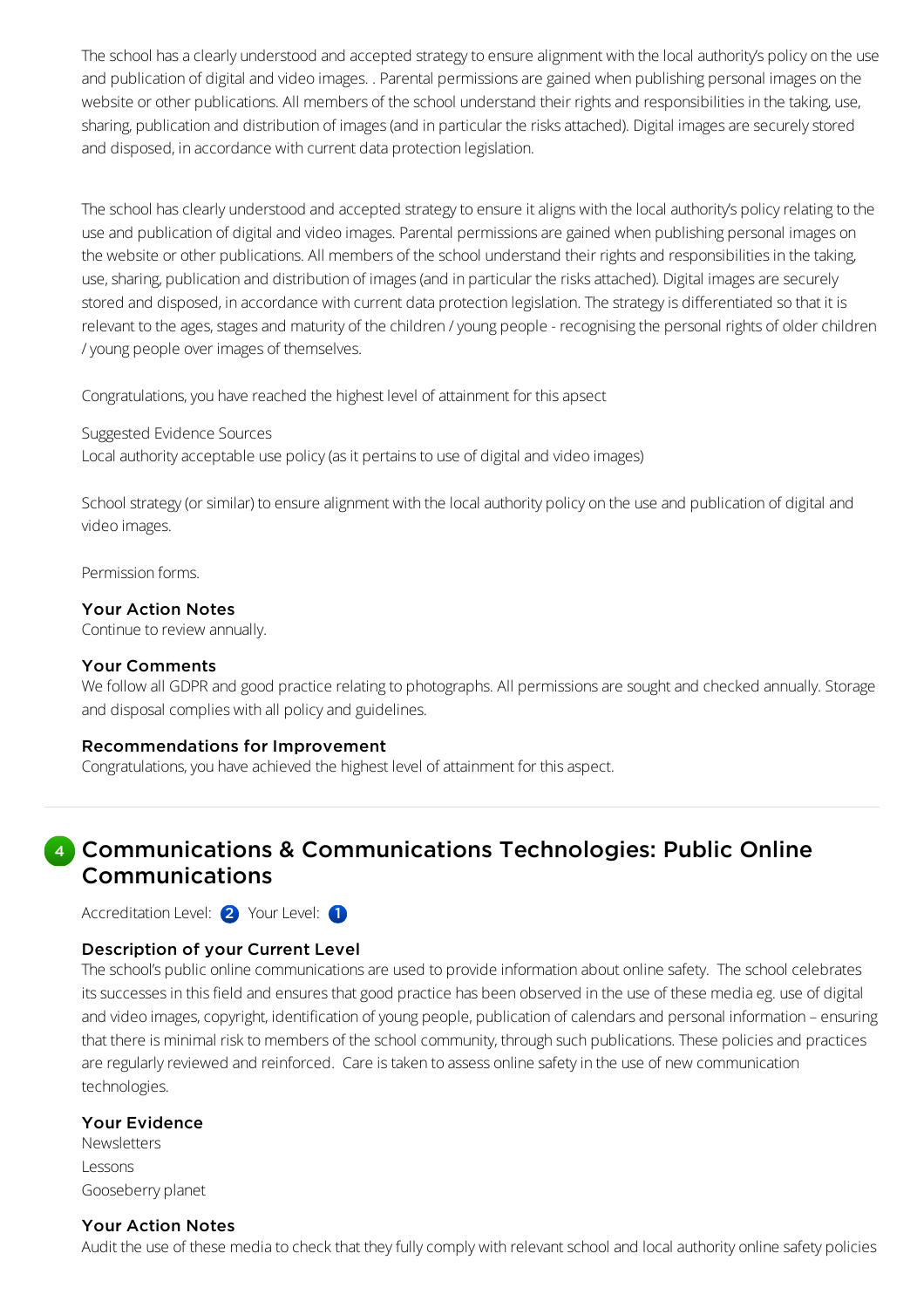- particularly with regard to the use of digital/video images,

### Your Comments

The school shares its online commitment widely on its website and ensures all permissions and practices are reviewed and reinforced regularly. Care has been taken as we use new systems and technologies as evidenced during Covid and better partnership working with support from Aberdeenshire council is in place.

### Recommendations for Improvement

Congratulations, you have achieved the highest level of attainment for this aspect.

### 5 Communications & Communications Technologies: Professional Standards

Accreditation Level: 2 Your Level: 1

### Description of your Current Level

In consultation with the staff, the school has in place policies and protocols for the use of online communication technology between the staff and other members of the school and wider community.

Staff follow the relevant Professional Standards and Code of Conduct, local authority's Acceptable Use Policy and any emerging national guidance on the appropriate professional use of digital technologyin education. Members of staff only use official school systems (eg. school email, Glow, learning platforms etc.) for communication with young people, parents /carersand members of the community. Monitoringshowsthat the culture of the school isreflected in the highly professional nature and content of these communications. The school encourages the use of online communication technology, but ensures that online safety issues have been carefully considered and policies updated before they are adopted for use.

### Your Evidence

Policy documents – either at school or local authority level. seesaw information Parent sharing session. Logs of any concerns/incidents

### Your Action Notes

Keep reviewing processes annually, to ensure that as digital technologies are developed the school can respond quickly to any potential online safety threats posed by their use.

### Your Comments

We comply with all policies and procedures and follow GTCS codes and standards. we are using seesaw and official school Group call system for all communications. Social Media sites are only used by approved Admin who review and monitor posts.

We h ave good review processes, to ensure that as digital technologies are developed the school can respond quickly to any potential online safety threats posed by their use.

The culture of the school is reflected in the highly professional nature and content of these communications and use robust guidance to monitor, model and be consistent in approach.

### Recommendations for Improvement

Congratulations, you have achieved the highest level of attainment for this aspect.

### Element B: Infrastructure

This element reflects the importance of having effective systems in place to ensure the security of the school's computer systems, system users and personal data. These should be owned and understood by all users and should be subject to regular review and updating, in the light of constantly changing technology and the development of new security threats.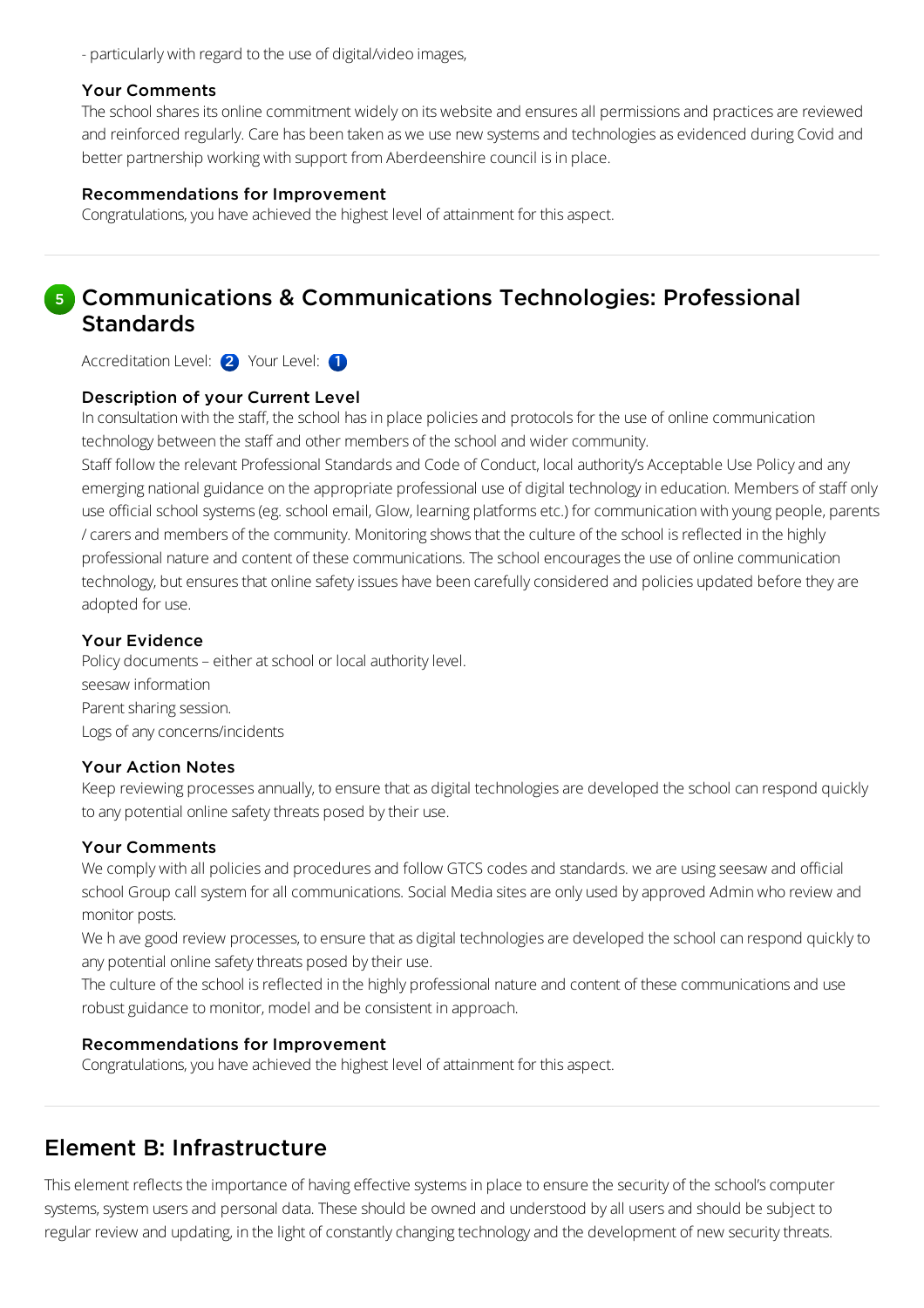# Strand 1: Passwords

This strand allows the school to reflect on whether its password policies are effective and whether they are clearly understood and implemented. Does the school continually review and update its practice in the light of the latest national / local guidance / requirements.

### Passwords: Password Security

Accreditation Level: 3 Your Level: 1

### Description of your Current Level

The school has worked with the local authority and a password policy is in place to protect the security of its systems and data. There are clear management responsibilities and policy is clearly communicated. All users have appropriate individual password-secured access to school systems and have received education/training. Routines are in place to provide appropriate access for temporary staff/users. Secure authentication is in place for staff users accessing sensitive or vulnerable data, including access to school systems offsite. There are routines for regular password change which include forcing password strength at renewal. Access to systems is locked out after a set number of incorrect attempts. Incident routines are in place to resolve password compromise/violation. Dual factor or equivalent secure authentication is implemented for sensitive/vulnerable data systems, for example MIS, external access/transfer, system administration, etc. Password related incidents are monitored and inform policy. There are regular reviews of policy and practice.

### Your Evidence

Age appropriate password security policy.

Logs and audits.

Acceptable use policies.

### Your Action Notes

Keep refreshing password security and make sure training is in place for all staff/pupils.

### Your Comments

The school has worked with the local authority and a password policy is in place to protect the security of its systems and data. There are clear management responsibilities and policy is clearly communicated. All users have appropriate individual password-secured access to school systems and have received education/training. Routines are in place to provide appropriate access for temporary staff/users. and is monitored carefully. Secure authentication is in place for staff users accessing sensitive or vulnerable data, including access to school systems offsite. Children are all trained in Password Securityand itsimportance.

### Recommendations for Improvement

Congratulations, you have achieved the highest level of attainment for this aspect.

# Strand 2: Services

This strand allows schools to review the security of their infrastructure and whether it meets the latest national / local guidance / requirements. Are secure systemsin place? Are theyknown, understood and rigorously enforced? Isthere adequate separation of responsibilities? Is the school confident that policy and good practice ensure that all personal data is safe from risk of loss,misuse and unauthorised access

#### Services: Filtering and monitoring 1

Accreditation Level: 2 Your Level: 1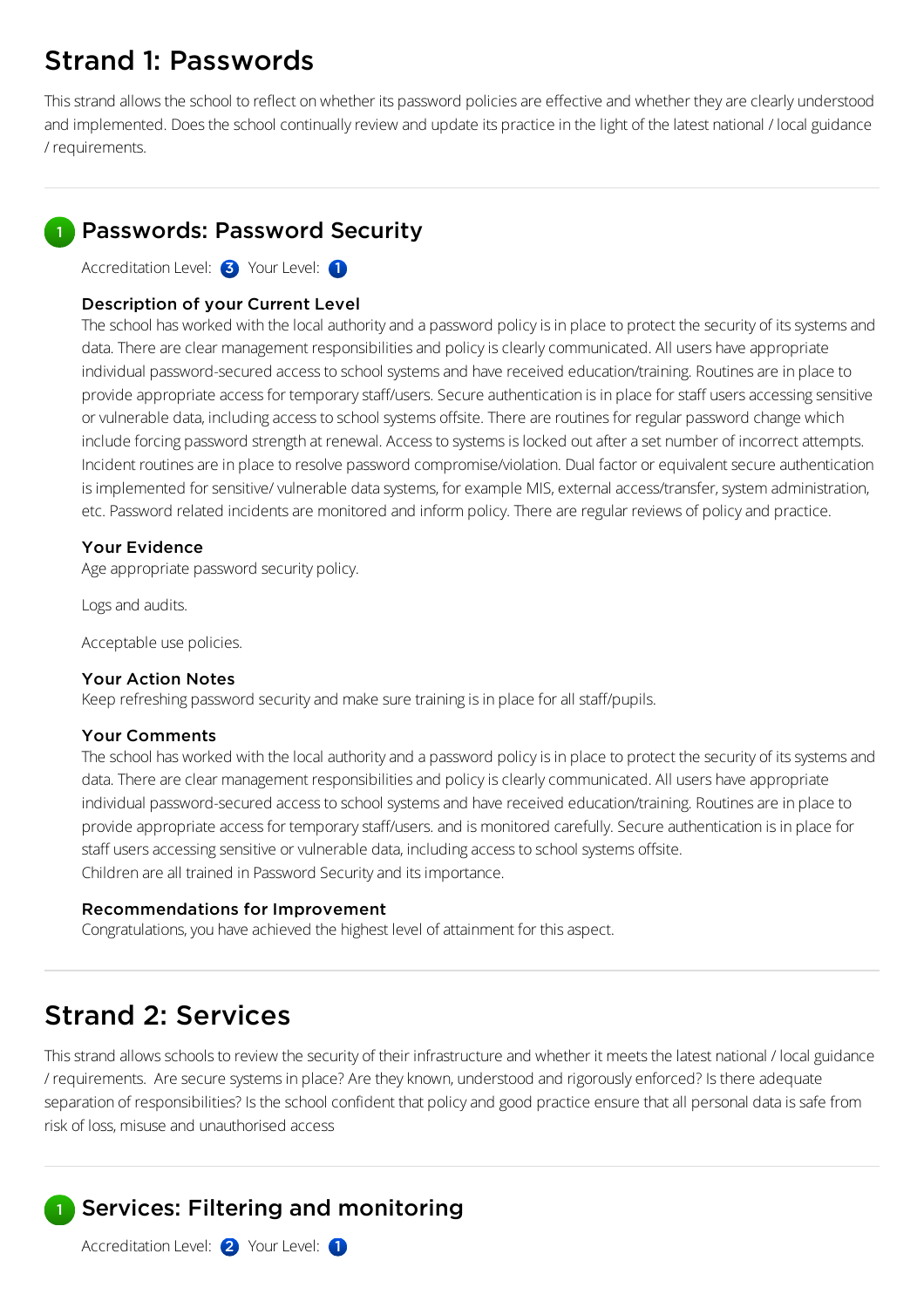### Description of your Current Level

Internet access is filtered for all users and regularly updated. Illegal content (eg child sexual abuse; extreme pornography or criminally racist or terrorist content) is filtered by actively employing illegal content lists. (eg IWF CAIC and the police assessed list of unlawful terrorist content, produced on behalf of the Home Office). Filtering should also include mechanisms to protect users from accessing terrorist and extremist material and prevent people being drawn into terrorism (Counter Terrorism and Securities Act 2015). Content is managed, relevant to users' needs and inappropriate content is filtered. Internet use is logged and regularly monitored. Differentiated internet access is available for staff and customised filtering changes are managed by the school. The monitoring process alerts the school to breaches of the filtering policy, which are then acted upon. There is a clear route for reporting and managing changes to the filtering system. Where personal mobile devices are allowed internet access through the school network, filtering will be applied that is consistent with school practice. Pro-active monitoring alerts the school to breaches of the filtering or acceptable use policy, allowing rapid response. There is an appropriate and balanced approach to providing access to online content.

### Your Evidence

Filtering policy.

Monitoring logs and audits.

Review documents (internal and external).

Acceptable use policies.

Escalation orsafeguarding process- Child Protection

### Your Action Notes

Keep reviewing regularly to make sure policies are robust.

### Your Comments

Internet access and filtering is supported by Aberdeenshire Council Systems and staff are aware of restrictions and protocolsin place. For Personal Devicesthen Acceptable Use Policyiskeyin line with schooland council guidance.

### Recommendations for Improvement

Congratulations, you have achieved the highest level of attainment for this aspect.

## 2 Services: Technical Security

Accreditation Level: 3 Your Level: 1

### Description of your Current Level

The school has worked with the local authority to develop an effective technical security strategy. Senior leaders drive strategy development. Network access requires user identification for all users. Devices and network equipment are physically secured and managed. Anti-virus and malware prevention is applied and regularly updated across school systems. System backups are regularly made and are an integral component of system recovery routines. The school can demonstrate a robust level of network resilience to external breach or attack with systems in place for detection and reporting. There are clear routines for managing security incidents that include escalation routes to appropriate authorities and external agencies. The school has quality assured any external technical support or provision it uses and has assessed the impact of potential loss of service or data. There is a post-incident strategy that addresses system vulnerabilities and educates/informs users. School practice reflects up to date advancements in security, providing protection from new security threats as they arise, informed by: external review; monitoring system effectiveness; regular auditing and system testing, e.g. penetration testing. There are effective communication routes that inform the wider school community in the event of serious incidents.

### Your Evidence

Acceptable use policies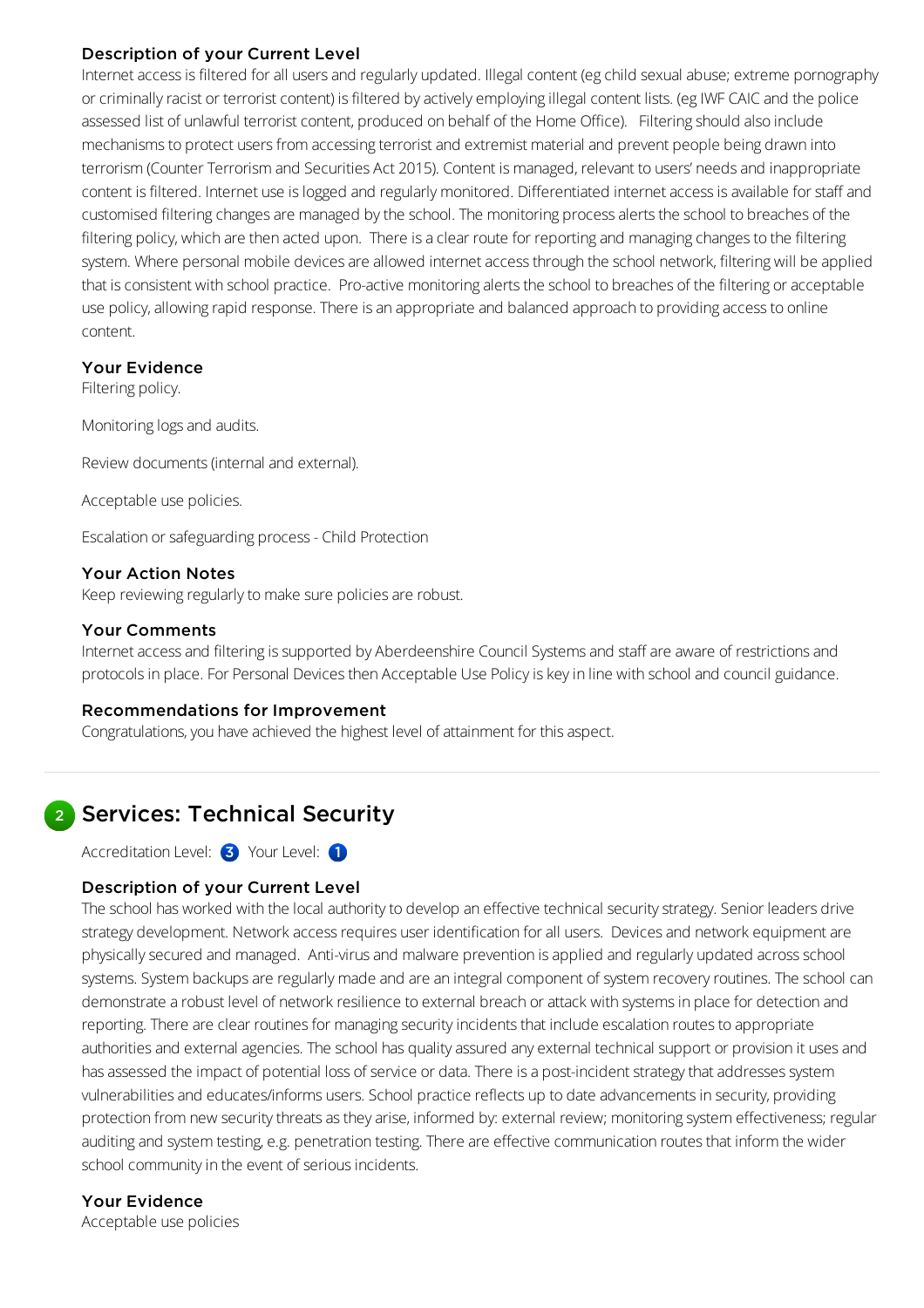### Your Comments

The school has worked with the local authority to develop an effective technical security strategy. Senior leaders drive strategy development. Network access requires user identification for all users. Devices and network equipment are physicallysecured and managed.

### Recommendations for Improvement

Congratulations, you have achieved the highest level of attainment for this aspect.

### **3** Services: Data Protection

Accreditation Level: 3 Your Level: 1

### Description of your Current Level

The school has worked with the local authority to develop a comprehensive data protection policy which addresses issues such as: (but not limited to) the use of personal devices; and those devices that move between school and beyond; cloud storage; personal data; monitoring; device management and asset tracking; filtering; firewall rule; passwords and disposal. The policies make provision for the school to support staff / children / young people who may access systems from beyond the school. These policies are known, understood and adhered to by users. Parents and carers are informed about their rights and about the use of personal data through the privacy notice. The school in partnership with the local authority has systems in place to ensure that a subject access request can be met within the timescales laid out in legislation. The school has undertaken an audit to identify the personal and sensitive data it processes. Personal data is only stored in the cloud where appropriate and measures are in place to secure it which meet with statutory requirements. The organisation has appointed a data protection officer who is aware of school and local authority responsibilities and procedures. All protected data is clearly labelled. There is a clear procedure in place for audit logs to be kept and for reporting, managing and recovering from information risk incidents

### Your Evidence

Data Protection Policy

Privacy Notice/Policy

Privacy Impact Assessment

### Your Comments

The school has worked with the local authority to develop a comprehensive data protection policy.Personal data is only stored in the cloud where appropriate and measures are in place to secure it which meet with statutory requirements. The organisation has appointed a data protection officer who is aware of school and local authority responsibilities and procedures.

### Recommendations for Improvement

Congratulations, you have achieved the highest level of attainment for this aspect.

### Element C: Education

This element reflects the importance of effective education and training for all stakeholders, in order to ensure that users know and understand the need for safe and secure use of computer systems and mobile devices – both in school and in the wider community.

# Strand 1: Children & Young People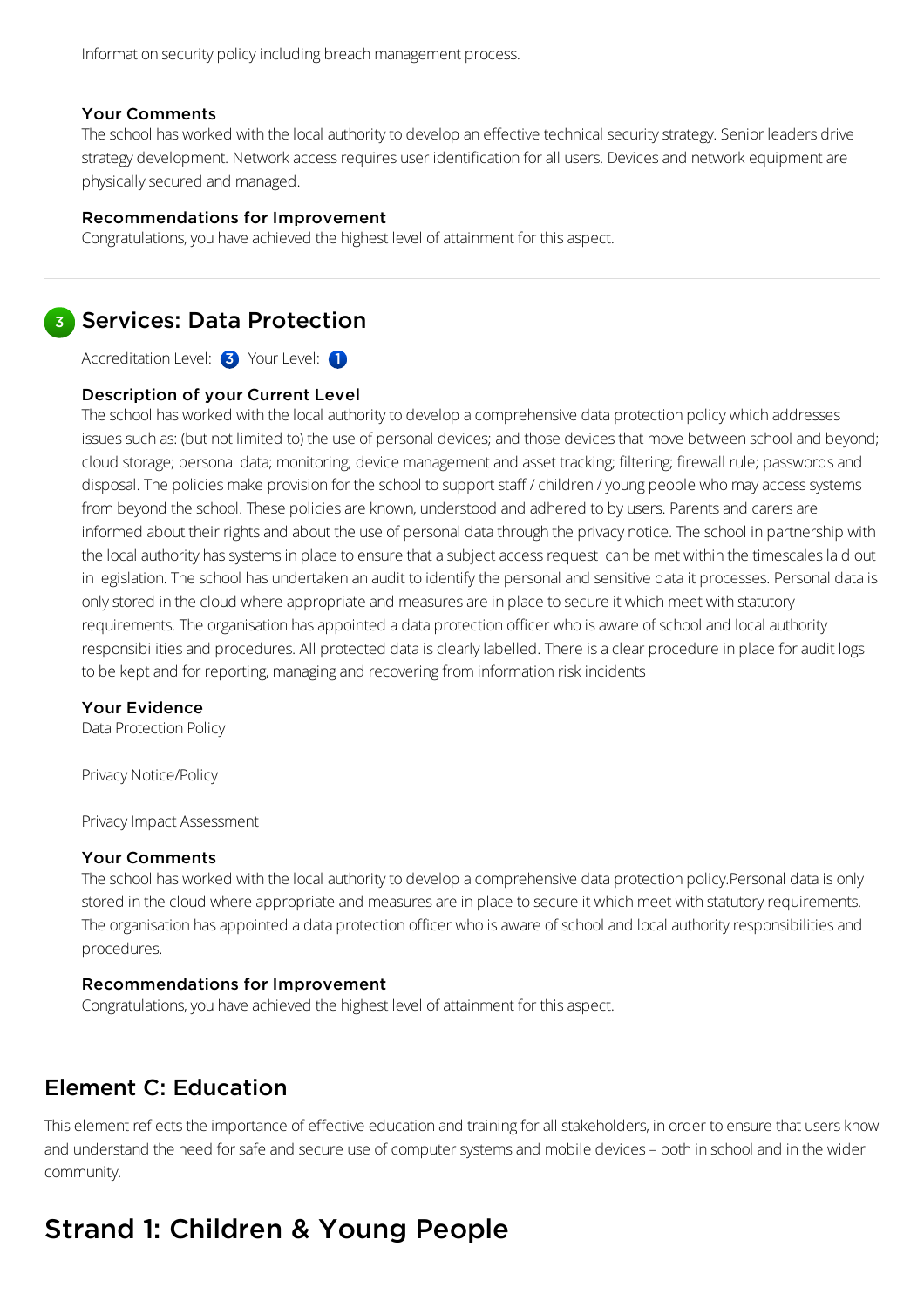This strand allows schools to review the extent to which they adequately prepare children / young people to become informed and responsible users - both within and outside school. Is online safety fully embedded in all aspects of the school curriculum and other school activities? Does the school acknowledge and make full use of the contribution that children / young people can make to online safety in and out of school?

## Children & Young People: Online Safety Education

Accreditation Level: 2 Your Level: 1

### Description of your Current Level

A planned online safety education programme takes place and is fully embedded in all aspects of the curriculum in all years and in other school activities, including extended provision. The entitlement of children / young people in all year groups is met by a programme that is mapped, audited and regularly revised. There is progression where lessons build on prior learning. There are opportunities to assess and evaluate children / young people's progress. The curriculum reflects the wider personal, social and technical aspects of online safety education including the prevention of people being radicalised and drawn into terrorism. It is aligned with standards in other curriculum areas. It makes use of a broad range of current and relevant resources including new technologies to deliver online safety messages in an engaged and relevant way. Children / young people are themselves involved in online safety education, e.g. through peer mentoring / education and there is evidence of differentiation forchildren /young people /vulnerable groups. Children and young people demonstrate asecure understanding of how to protect themselvesand respect others. They understand what it means to be a digital citizen and how this relates to roles and responsibilities in their school and community. They report experiences of online bullying and encourage their friends to talk about difficult and negative experiences online. The school regularly evaluates the effectiveness and impact of online safety programmes.

### Your Evidence

Planning Folders & Tracking Meetings Benchmarks Prevent resources

### Your Action Notes

Keep reviewing regularly and ensure approaches are consistent throughout the school.

### Your Comments

A planned online safety education programme takes place and is fully embedded in all aspects of the curriculum in all years and in other school activities. The school uses the Scarf 3 year rolling programme and Gooseberry planet as a yearly programme. They understand what it means to be a digital citizen and how this relates to roles and responsibilities in their school and community. They report experiences of online bullying and encourage their friends to talk about difficult and negative experiences online. The school regularly evaluates the effectiveness and impact of online safety programmes.

#### Recommendations for Improvement

Congratulations, you have achieved the highest level of attainment for this aspect.

## 2 Children & Young People: Digital Literacy

Accreditation Level: 2 Your Level: 2

### Description of your Current Level

There are opportunities in a wide range of lessons for children / young people to be taught to be critically aware of the content they access on-line and how to validate the accuracy of information. Children / young people are aware of issues related to ownership, plagiarism and copyright across all media and understand the wider social and commercial context relating to their use of technology. Children / young people are aware of the opportunities that social media offers for collaboration and are beginningto operate effectivelyand safely within those communities.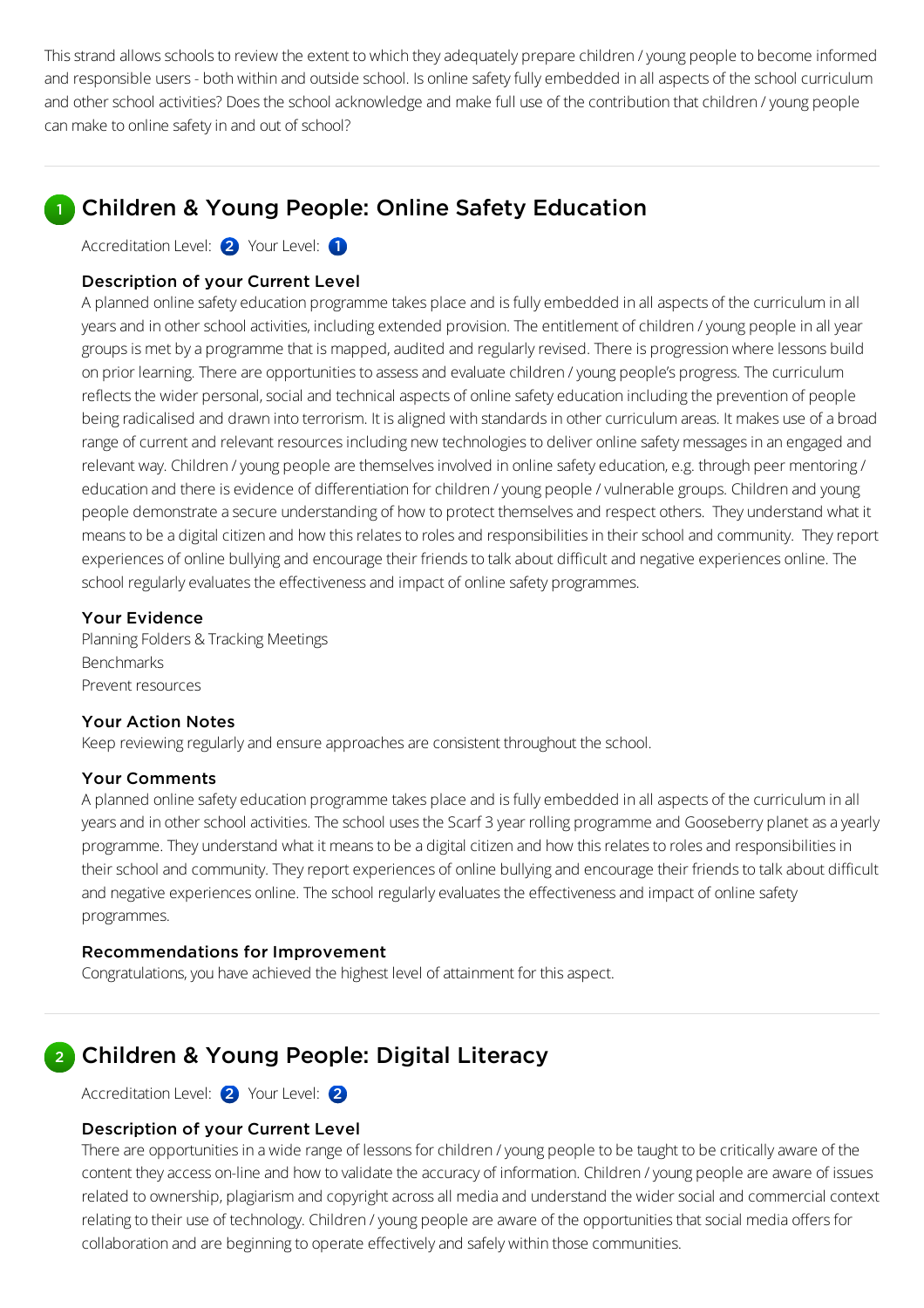### Your Evidence

Lesson plans. Classroom resources. Benchmarks Gooseberry Planet & scarf Jotter work/class work

### Your Action Notes

Ensure that digital literacy is mapped across the curriculum, taking into account the wider online safety education programme and activities in all curriculum/subject are

### Your Comments

There are opportunities in a wide range of lessons for children / young people to be taught to be critically aware of the content theyaccess on-line and how to validate the accuracy of information. Children /young people are aware of issues related to ownership, plagiarism and copyright across all media and understand the wider social and commercial context relating to their use of technology.

### Recommendations for Improvement

Develop ways in which digital literacy is covered in the majority of lessons (as relevant). Ensure that in all their work, staff and children / young people acknowledge copyright and intellectual property rights. Ensure that digital literacy is mapped across the curriculum, taking into account the wider online safety education programme and activities in all curriculum/subject areas.

## **B** Children & Young People: The contribution of children / young people

Accreditation Level: 2 Your Level: 1

### Description of your Current Level

The school acknowledges, learns from and uses the skills and knowledge of children / young people in the use of new technologies. These significantly inform school online safety policy and programmes. The school involves children / young people in designing and delivering its online safety campaigns. They support peer groups and provide a clear and effective reporting route. There are mechanisms to canvass feedback and opinion from children / young people. They actively contribute to parents' evenings and family learning programmes with online safety as their focus. There is evidence that children / young people involvement contributes positively to the personal development of the wider learner population, e.g. through peer support and digital leader programmes.

### Your Evidence

Rights Respecting schools Pupil Voice groups Safe Internet Day

Buddying schemes. Contributions from children / young people to assemblies, lessons, campaigns. Contributions from children / young people in school publications / website / at parents' ev

### Your Action Notes

Need to improve Family Learning Events- led by pupils.

### Your Comments

The school acknowledges, learns from and uses the skills and knowledge of children / young people in the use of new technologies. These significantly inform school online safety policy and programmes and were developed at pace through Covid. The school involves children / young people in designing and delivering its online safety campaigns. The Digital Leaders support this and have contributed to upskilling peers.. There are mechanisms to canvass feedback and opinion from children / young people. They actively contribute to parents' evenings with online safety as their focus. There is evidence that children / young people involvement contributes positively to the personal development of the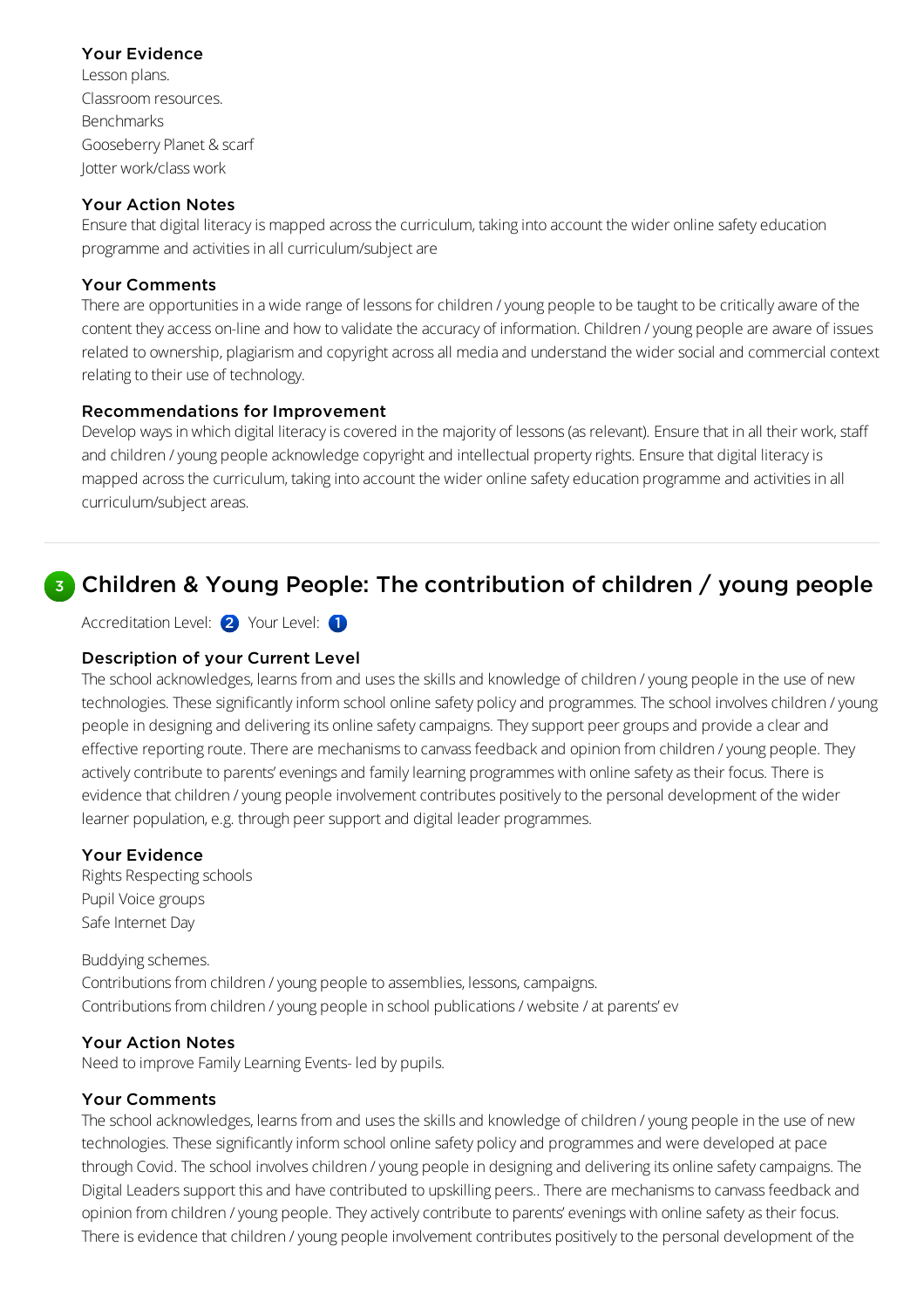wider learner population, e.g. through peer support such as Read Write Gold Ambassadors and digital leader programmes.

### Recommendations for Improvement

Congratulations, you have achieved the highest level of attainment for this aspect.

# Strand 2: Staff

This strand allows schools/colleges to review the effectiveness of their online safety professional learning for staff. Do all (teaching and support) staff receive adequate and ongoing training and support in online safety to enable them to be safe and responsible users themselves and to be able educate and support children / young people and others in online safety?

#### Staff: Professional Learning 1

Accreditation Level: 3 Your Level: 1

### Description of your Current Level

There is a planned programme of online safety professional learning for all staff that is regularly revisited and updated. Staff are confident and informed in dealing with issues relating to their own personal well-being. The school takes every opportunity to research and understand current good practice and training reflects this. There is clear alignment and consistency with other Child Protection / GIRFEC / Prevent training and vice versa. Training needs are informed through audits and the induction programme for new staff includes online safety. Where relevant, online safety training is included in performance management targets. There is evidence that key members of staff, (e.g. online safety officer, Child Protection Officer, data officer) have received more specific training beyond general awareness raising, some of which is accredited and recognised. The online safety officer can demonstrate how their own professional expertise has been sustained and accredited. The culture of the school ensures that staff support each other in sharing knowledge and good practice about online safety and that they participate more widely in local / national professional learning events. Across the school community there is a developing understanding of digital citizenship. The impact of online safety training is evaluated and informs subsequent practice.

### Your Evidence

Glow Training Digital TechnologyTraining GTCS Standards and Professional Update CFE Benchmarksand E & Os

Good practice visits/Learning walks.

### Your Action Notes

Keep evaluating practices and ensuring induction programmes/ training in place.

### Your Comments

There is a planned programme of online safety professional learning for all staff that is regularly revisited and updated annually at Inset Day. Staff are confident and informed in dealing with issues relating to their own personal well-being. The school takes every opportunity to research and understand current good practice and training reflects this. There is clear alignment and consistency with other Child Protection / GIRFEC / Prevent training and vice versa. Key members of staff, (e.g. Child Protection Officer, have received more specific training beyond general awareness. The culture of the school ensures that staff support each other in sharing knowledge and good practice about online safety and that they participate more widelyin local / national professional learning events. Acrossthe school communitythere isa developing understanding of digital citizenship.

### Recommendations for Improvement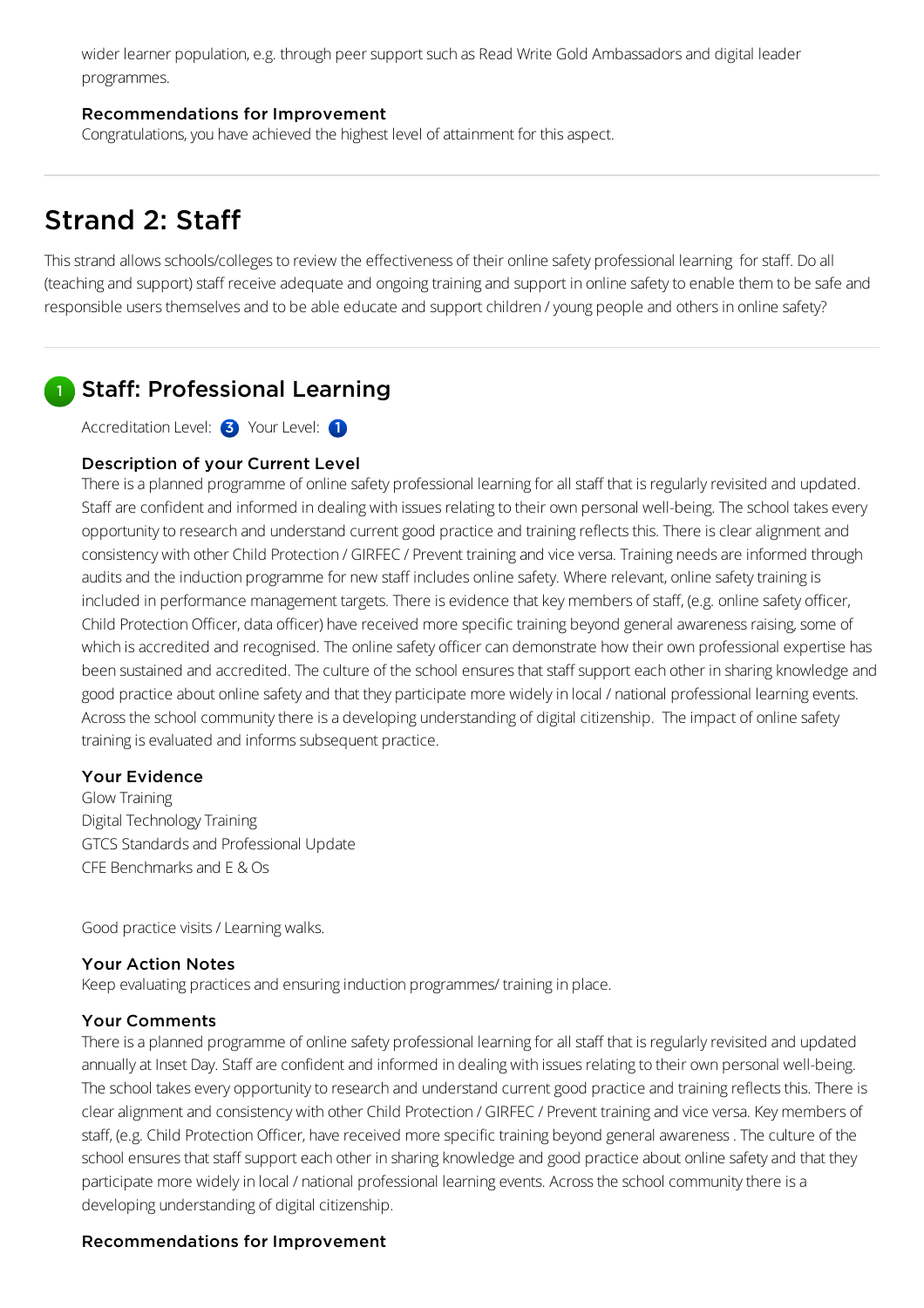## Strand 3: Parents & Carers

This strand allows schools to review the extent to which they involve parents and carers in online safety awareness and the effectiveness of this provision. Does the school acknowledge the importance of parents and carers in online safety education and the monitoring /regulation of the children's on-line experiences (particularly out of school)? Does it provide sufficient opportunities to provide information and support to parents and carers to allow them to carry out this role?

#### Parents & Carers: Parental Engagement 1

Accreditation Level: 2 Your Level: 1

### Description of your Current Level

The school provides regular opportunities for parents to receive information or education about online safety. There is evidence that parent online safety events / communications are effective. The school understands the importance of the role of parents and carers in online safety education and in the monitoring/regulation of the children's on-line experiences (particularly out of school). There are clear routes for parents to report issues. Parents are confident that the school can support them with online safety issues or signpost additional support and advice. Parents are aware of and have acknowledged the learner acceptable use policy, where appropriate, and there is clear evidence of support. Parents and carers know about the school's complaints procedure and how to use it effectively. The school community, including parents, is developing an understanding of digital citizenship so that they can understand the links between roles and responsibilities in the school community and online communities. The school is effective in engaging "hard to reach" parents in online safety programmes.

### Your Evidence

Acceptable use policies Family Learning Digital platforms & events-seesaw Home Learning Advice and guidance. Engaging Families- education toolkit

### Your Action Notes

Try to find a away to reach the hard to reach parents and have clear procedures regarding roles and responsibilities. Use some of the resources such as CEOP to convey more information to parents.

### Your Comments

The school has run training and events around online safety and talked about the digital citizenship approach. Promotion of digital citizenship. Home learning and Covid has accelerated the monitoring of online safety and a better relationships between parents/ school to help understand online safety and what each stakeholder can do.

### Recommendations for Improvement

Congratulations, you have achieved the highest level of attainment for this aspect.

### Element D: Standards

This element reflects the importance of schools knowing how the effectiveness of their policies and practice is impacting on online safety outcomes. Has the school considered how it will monitor and is monitoring embedded in practice?

# Strand 1: Monitoring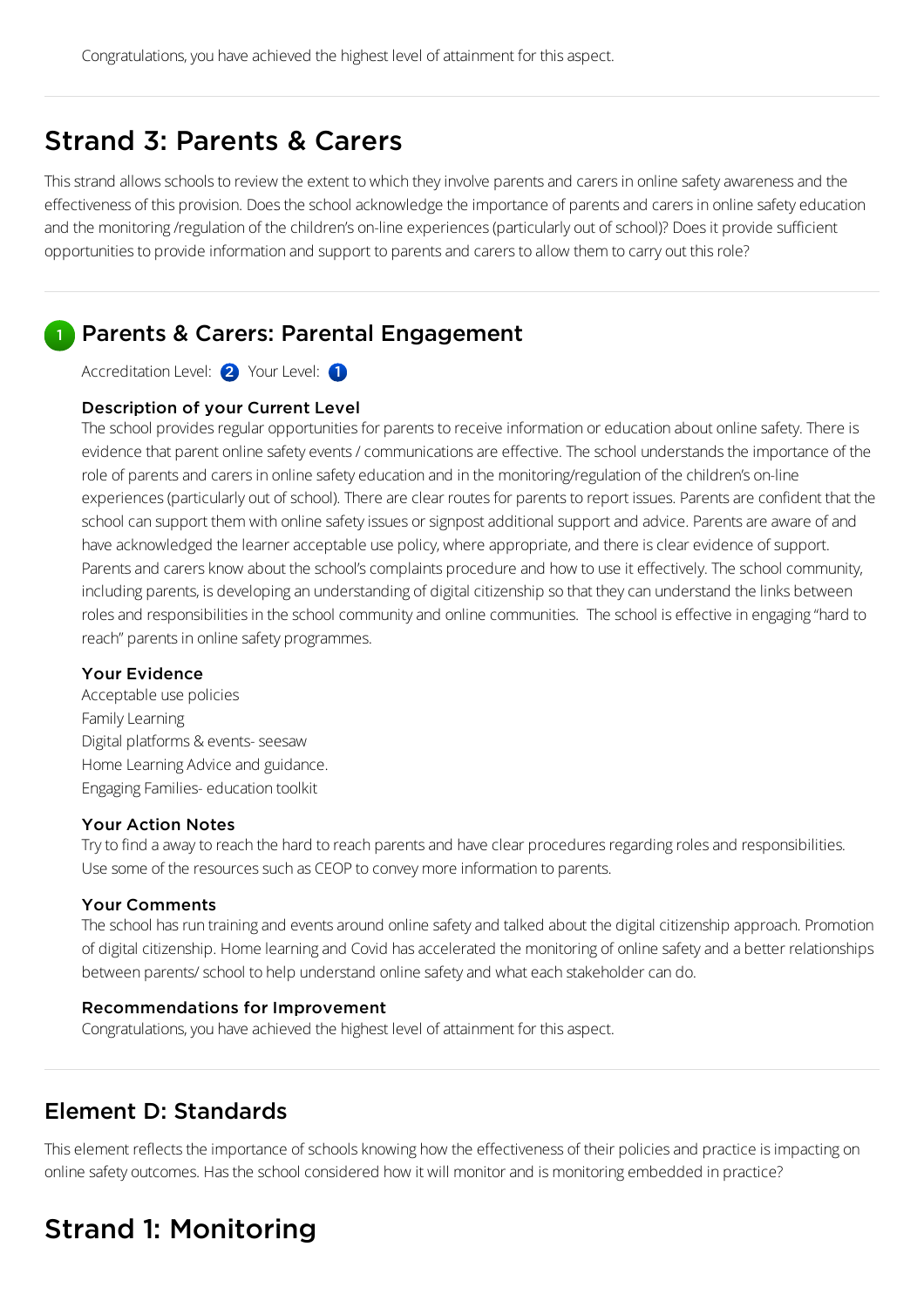This strand allows schools to review the effectiveness of its monitoring and the impact on policy and practice. Has provision for monitoring, recordingand reporting been built into the online safety policyand practice? Doesthe school have waysin which it can measure the effectiveness of the e-safety policy and provision? Is there a commitment to working with other schools and agencies to share evidence of impact and help ensure the development of a consistent and effective local online safety strategy.

### **Monitoring: Monitoring online behaviour and responding to incidents**

Accreditation Level: 3 Your Level: 1

#### Description of your Current Level

Detailed monitoring of online behaviour and incidents takes place that includes: references to individual incidents within school and where appropriate, incidents beyond school. Where monitoring identifies child protection / safeguarding / Prevent strategy issues, responses are appropriate and effective. Records are kept and are reviewed /audited and reported to the school senior leaders and Parent Group and escalated to external agencies where appropriate. There are clear systems for communicating incidents with parents and carers. Monitoring and reporting of incidents contributes to developments in policy and practice in online safety within the school/college. The school actively cooperates with other agencies and the Child Protection/GIRFEC groups to help ensure the development of a consistent and effective local online safety strategy. All parents and carers are informed of patterns of online safety incidents as part of the school's online safety awareness raising

#### Your Evidence

Monitoring and reporting of incidents contributes to developments in policy and practice in online safety within the school/The school actively cooperates with other agencies and the Child Protection/GIRFEC is key.

#### Your Action Notes

Keep maintaining and raising awareness with all stakeholders and those new to the school community.

#### Your Comments

Detailed monitoring of online safety incidents takes place that includes (where appropriate): references to individual incidents within school and, if appropriate, incidents beyond school. Where monitoring identifies child protection / safeguarding issues, responses are appropriate and effective. Records are kept and are reviewed/audited and reported to HT and escalated to external agencies where appropriate. There are clear systems for communicating incidents with the Parent Group and with parents and carers.

Monitoring and reporting of incidents contributes to developments in policy and practice in online safety within the school. The school actively cooperates with other agencies and the Child Protection/GIRFEC guidance.

#### Recommendations for Improvement

Congratulations, you have achieved the highest level of attainment for this aspect.

### 2 Monitoring: Impact of the Online Safety Policy and Practice

Accreditation Level: 3 Your Level: 2

#### Description of your Current Level

The impact of the online safety policy and practice is evaluated through the review of online safety incident logs, behaviour logs, surveys of staff, children and young people, parents / carers. There is evidence that the school online safety strategy is validated or improved by these evaluations. The school reviews the effectiveness of online safety support received from external agencies. There is evidence of balanced professional debate about data from the logs and the impact of preventative work, e.g. online safety education, awareness and training.

### Your Evidence

Self Evaluation documents. Minutes of meetings of relevant groups, and committees, including Parent Council